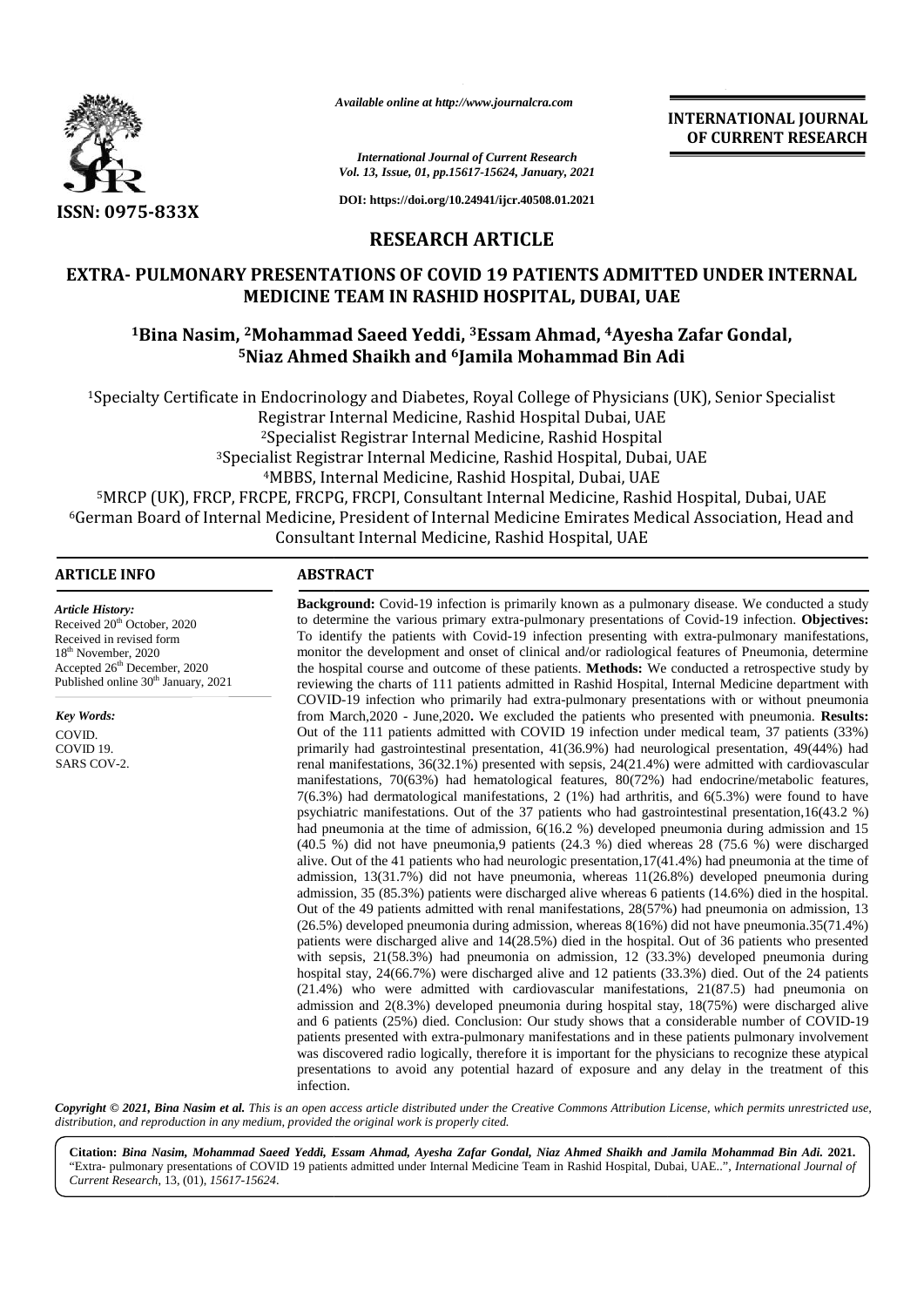## **INTRODUCTION**

COVID-19 exhibits a diverse range of clinical presentations. Patients can present with either classical symptoms of fever, cough, difficulty in breathing, loss of taste, or with atypical symptoms such as gastrointestinal symptoms (diarrhea, vomiting, abdominal pain) as the index presentation, even occurring in the absence of other features (1). In a study of 67 COVID-19 patients with diarrhea, 13 cases had no other manifestations (2). Ocular manifestations, primarily conjunctivitis, have also been reported in case series, and the possibility of tear transmission has been suggested (3). Signs of renal dysfunction at presentation exhibited by high urea, creatinine, proteinuria and hematuria were reported in earlier studies done in China (4). Hematological manifestation like autoimmune hemolytic anemia, thrombocytopenia have also been reported as the initial presentations in COVID infected patients (5).

In critically ill patients with COVID 19 infection, evidence of raised inflammatory markers suggests Cytokine storm that may lead to certain atypical presentations. In this context, infected COVID patients have been reported to present solely with cardiac symptoms such as palpitations and chest pain, often due to underlying virus-induced myocardial injury (6). Cytokines have also been attributed to certain neurologic symptoms: a patient presenting with fever, cough and altered mental status eventually developed acute necrotizing hemorrhagic encephalopathy (7). Other atypical neurologic presentations include acute cerebrovascular disease and muscle injuries (8). Notably, the elderly and those with multiple comorbidities are severely affected by COVID-19, and atypical symptoms in these susceptible groups warrant further investigation.

Many dermatologic manifestations have been described in COVID-19 patients in studies done in China (9-11). Recalcati S, has analyzed dermatologic manifestations in 88 COVID-19 confirmed cases and he found that 20.4% of these patients were having cutaneous manifestations, almost half of the patients were found to have cutaneous manifestations at the initial presentation. He reported different dermatologic manifestations like erythematous rash, widespread urticaria, chicken pox like vesicles (9). Both venous and arterial thromboembolism have been reported in patients with COVID 19.

It has been proposed that the underlying mechanism could be due to the interaction between several factors like excessive inflammation, hypoxia, immobilisation and diffuse intravascular coagulation (DIC). Thromboembolic manifestations, including Deep vein thrombosis, Pulmonary embolism and acute large vessel stroke have been reported as the initial presentation in young patients without risk factors (12-16). A case series of 22 patients was published recently in June 2020, presenting with acute ischemic stroke and COVID 19. According to this study stroke was present on presentation in 18 (81.8%) of the patients (17). Our study aims to identify these extra pulmonary manifestations of COVID infection as a presenting featureto help guide the clinicians in early recognition of the infection and in initiating treatment. This will avoid any potential hazard of exposure of the clinicians and delay in treatment of the infection.

## **MATERIALS AND METHODS**

This is a retrospective study in which the charts were reviewed of the patients admitted under INTERNAL MEDICINE service in Rashid Hospital with COVID-19 infection from March, 2020 - June, 2020, and the following components were determined: Baseline characteristics ( nationality, age, gender), duration of stay in hospital, symptoms at presentation, admission diagnosis and preexisting comorbid conditions.

**Study participants:** Adults between- 16-90 years of age.

**No of participants:** 111. Male: 93, Female- 18.

#### **Inclusion criteria**

All Patients admitted under RH medical department with confirmed COVID-19 infection with atypical presentation with or without pneumonia.

### **Exclusion criteria**

Patient primarily admitted with pneumonia

## **RESULTS AND DISCUSSION**

Current century has witnessed pandemics with three lethal corona viruses, namely Severe Acute Respiratory Syndrome- SARS COV-1in 2002, Middle Eastern Respiratory Syndrome Corona virus- MERS COV in 2012and the recently ongoing COVID 19 pandemic with Severe Acute Respiratory Syndrome- SAR COV-2 that has affected over 77 million of the world population with a mortality of over 1.7 million. All of these three lethal zoonotic viruses , have homologous structure therefore their pathogenic mechanisms are also similar causing direct viral cytotoxic endothelial damage, dysregulation of immune system and the renin angiotensin system( 18).Inflammation leading to high levels of cytokines has been attributed to the cardiologic (6,7)and neurologic presentations (19). Studies done on patients infected with SARS COV 1 reported involvement of multiple organ otherthan the respiratory tract, namely gastrointestinal, renal, hematological and neurological system involvement.

Various studies done on the extrapulmonary organ dysfunction seen in MERS COV infected patients(20) reported increased mortality in this group of patients. The system involvement seen in these patientswere hepatic dysfunction as manifested by the elevated liver enzymes, hemodynamic instability leading to septic shock, gastrointestinal involvement with patients presenting with acute abdomen and diarrhea, acute kidney hematologic and neurological complications. Similarly studies done on SAR COV-2 infected patients demonstrated various extra pulmonary features due to the multiple organ involvement seen in patients who presented with respiratory tract infection (21,22). Our study highlights on the extra pulmonary presentations of COVID infection other than the typical pulmonary presentation. We admitted 111patients under the medical team between March- September 2020, who were found to have COVID- 19infection and had extra-pulmonary presentation. 93 patients were male and 18 were female.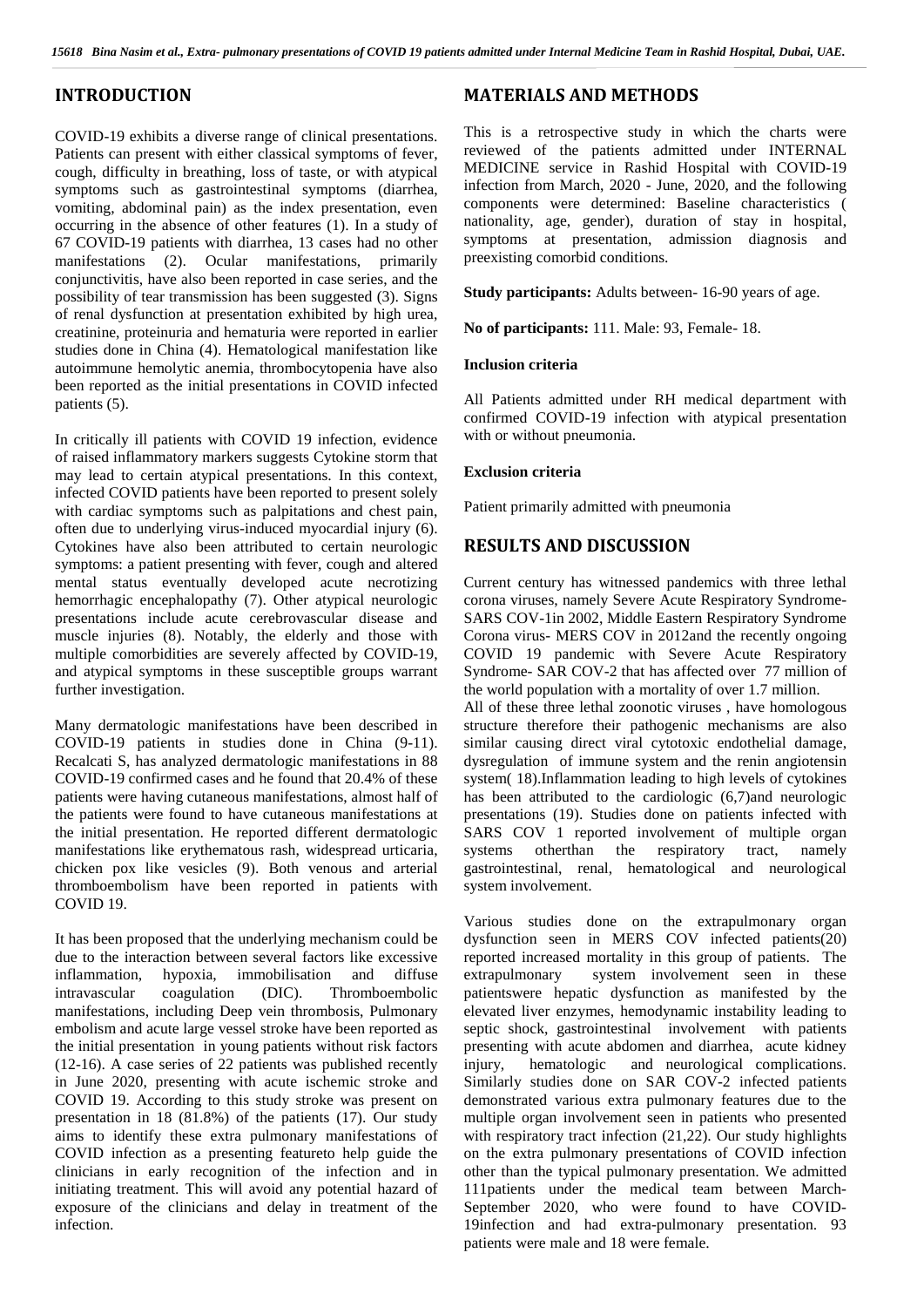## **Baseline characteristics**

| Variables      |                                                           | Number of patients |
|----------------|-----------------------------------------------------------|--------------------|
| Age            | $12 - 40$                                                 | 37                 |
|                | $41 - 65$                                                 | 57                 |
|                | More than 65                                              | 17                 |
| Gender         | Male                                                      | 93                 |
|                | Female                                                    | 18                 |
| Ethnicity      | South Asian                                               | 90                 |
|                | Middle east                                               | 18                 |
|                | Others                                                    | 04                 |
| Co-morbidities | Hypertension                                              | 44                 |
|                | Diabetes mellitus                                         | 56                 |
|                | Neurological (Old CVA, Alzheimer, Epilepsy)               | $\overline{7}$     |
|                | Cardiac (IHD, Atrial fib, Cardiomyopathy, CHF, Prosthetic | 15                 |
|                | valve)                                                    |                    |
|                | Renal (CKD)                                               | 9                  |
|                | Gastrointestinal                                          | $\overline{2}$     |
|                | (Hepatitis C)                                             |                    |
|                | Rheumatology (Gout)                                       |                    |
|                | Pulmonology (Asthma, ILD, COPD)                           | -1                 |
|                | Endocrine (Thyroid disorders)                             | 4                  |
|                | Malignancy                                                |                    |
|                | None                                                      | 38                 |

## **Extra-pulmonary features**

| System involved         |                                                         |                  | Relation to pneumonia   |                  |                         |  |
|-------------------------|---------------------------------------------------------|------------------|-------------------------|------------------|-------------------------|--|
|                         |                                                         | Number of        | On admission            | During           | No pneumonia            |  |
|                         |                                                         | patient          |                         | admission        |                         |  |
| Neurology               |                                                         | 41               | 17                      | 11               | 13                      |  |
| Neurological            | TIA/Stroke                                              | 30               | 13                      | 8                | $\mathbf{Q}$            |  |
| manifestation           | Meningoencephalitis                                     | $\mathbf{1}$     | $\boldsymbol{0}$        | $\overline{0}$   | $\mathbf{1}$            |  |
|                         | Neuropathy                                              | 5                | $\overline{c}$          | $\overline{2}$   | $\mathbf{1}$            |  |
|                         | Exacerbation of underlying neurological disease         | 1                | $\mathbf{1}$            | $\overline{0}$   | $\theta$                |  |
|                         | Seizures                                                | $\overline{4}$   | $\mathbf{1}$            | $\mathbf{1}$     | $\overline{2}$          |  |
| Cardiovascular          |                                                         | 24               | 21                      | $\mathbf{1}$     | $\overline{2}$          |  |
| manifestation           | <b>Acute Coronary Syndrome</b>                          | 3                | 3                       | $\mathbf{0}$     | $\mathbf{0}$            |  |
|                         | Cardiac arrhythmia                                      | $\overline{4}$   | $\overline{4}$          | $\overline{0}$   | $\mathbf{0}$            |  |
|                         | Acute heart failure                                     | $\boldsymbol{2}$ | $\overline{c}$          | $\boldsymbol{0}$ | $\mathbf{0}$            |  |
|                         | Hypertension emergency/urgency                          | 15               | 12                      | $\mathbf{1}$     | $\overline{c}$          |  |
|                         | Endocarditis                                            | $\mathbf{0}$     | $\mathbf{0}$            | $\Omega$         | $\Omega$                |  |
|                         | Mvocarditis                                             | $\overline{0}$   | $\overline{0}$          | $\mathbf{0}$     | $\mathbf{0}$            |  |
| Gastrointestinal        |                                                         | 37               | 16                      | 6                | 15                      |  |
| manifestation           | Acute hepatitis                                         | 25               | 12                      | 6                | $\overline{7}$          |  |
|                         | Hepatic encephalopathy                                  | 1                | $\mathbf{1}$            | $\mathbf{0}$     | $\theta$                |  |
|                         | Gastroenteritis                                         | 5                | $\overline{2}$          | $\overline{0}$   | $\overline{\mathbf{3}}$ |  |
|                         | Inflammatory bowel disease                              | $\overline{c}$   | $\boldsymbol{0}$        | $\overline{0}$   | $\overline{c}$          |  |
|                         | Acute gastrointestinal hemorrhage                       | $\overline{4}$   | $\mathbf{1}$            | $\theta$         | 3                       |  |
| Renal                   |                                                         | 49               | 28                      | 13               | 8                       |  |
| manifestation           | Acute Pyelonephritis                                    | $\overline{4}$   | $\mathbf{0}$            | 3                | $\mathbf{1}$            |  |
|                         | Acute kidney injury                                     | 32               | 17                      | $\overline{9}$   | 6                       |  |
|                         | Acute on chronic Kidney disease                         | 13               | 11                      | $\mathbf{1}$     | 1                       |  |
|                         | Acute Glomerulonephritis                                | $\overline{0}$   | $\overline{0}$          | $\overline{0}$   | $\mathbf{0}$            |  |
| Endocrine/Metabolic     |                                                         | 80               | $\overline{35}$         | 12               | 33                      |  |
| manifestation           | Diabetic Ketoacidosis                                   | 11               | $\overline{7}$          | $\theta$         | $\overline{4}$          |  |
|                         | Diabetic hyperosmolar state                             | 5                | 3                       | $\overline{0}$   | $\overline{c}$          |  |
|                         | Electrolyte imbalance                                   | 79               | 33                      | 12               | 34                      |  |
|                         | Thyroid disease                                         | $\mathbf{0}$     | $\mathbf{0}$            | $\mathbf{0}$     | $\mathbf{0}$            |  |
| Alcohol withdrawal      |                                                         | 5                | $\mathbf{1}$            | $\overline{0}$   | $\overline{4}$          |  |
| Hematological           |                                                         | 70               | 37                      | 19               | 14                      |  |
|                         | Thrombotic Event DVT, PE, Systemic/ Visceral Thrombosis | $\overline{7}$   | $\overline{\mathbf{3}}$ | $\overline{0}$   | $\overline{4}$          |  |
|                         | Clotting / Bleeding disorder                            | 17               | 9                       | 5                | 3                       |  |
|                         | Leukemia                                                | $\mathbf{1}$     | $\mathbf{1}$            | $\overline{0}$   | $\Omega$                |  |
|                         | <b>ANEMIA</b>                                           | 44               | 17                      | 6                | 11                      |  |
|                         | Thrombocytopenia                                        | 18               | $\overline{7}$          | 6                | 5                       |  |
|                         | Leucopenia/Leukocytosis                                 | 24               | 12                      | 8                | $\overline{4}$          |  |
| Dermatological          |                                                         | 7                | $\sqrt{2}$              | $\overline{4}$   | 1                       |  |
|                         | Digital gangrene                                        | 1                | $\boldsymbol{0}$        | $\mathbf{1}$     | $\mathbf{0}$            |  |
|                         | Other (herpes zoster and skin abscess)                  | $\overline{c}$   | $\mathbf{1}$            | 1                | $\mathbf{0}$            |  |
| Psychiatric             |                                                         | 6                | 3                       | $\mathbf{2}$     | 1                       |  |
|                         | Acute Psychosis                                         | $\mathbf{0}$     | $\boldsymbol{0}$        | $\mathbf{0}$     | $\theta$                |  |
|                         | Anxiety                                                 | $\theta$         | $\overline{0}$          | $\theta$         | $\theta$                |  |
|                         | Depression                                              | 6                | 3                       | $\overline{2}$   | $\mathbf{1}$            |  |
| Rheumatology            |                                                         |                  |                         |                  |                         |  |
|                         | Arthritis                                               | $\overline{c}$   | $\mathbf{0}$            | 1                | 1                       |  |
| Multi-systemic features |                                                         | 17               | 10                      | $\overline{4}$   | 3                       |  |
| Sepsis                  |                                                         | 36               | 21                      | 12               | 3                       |  |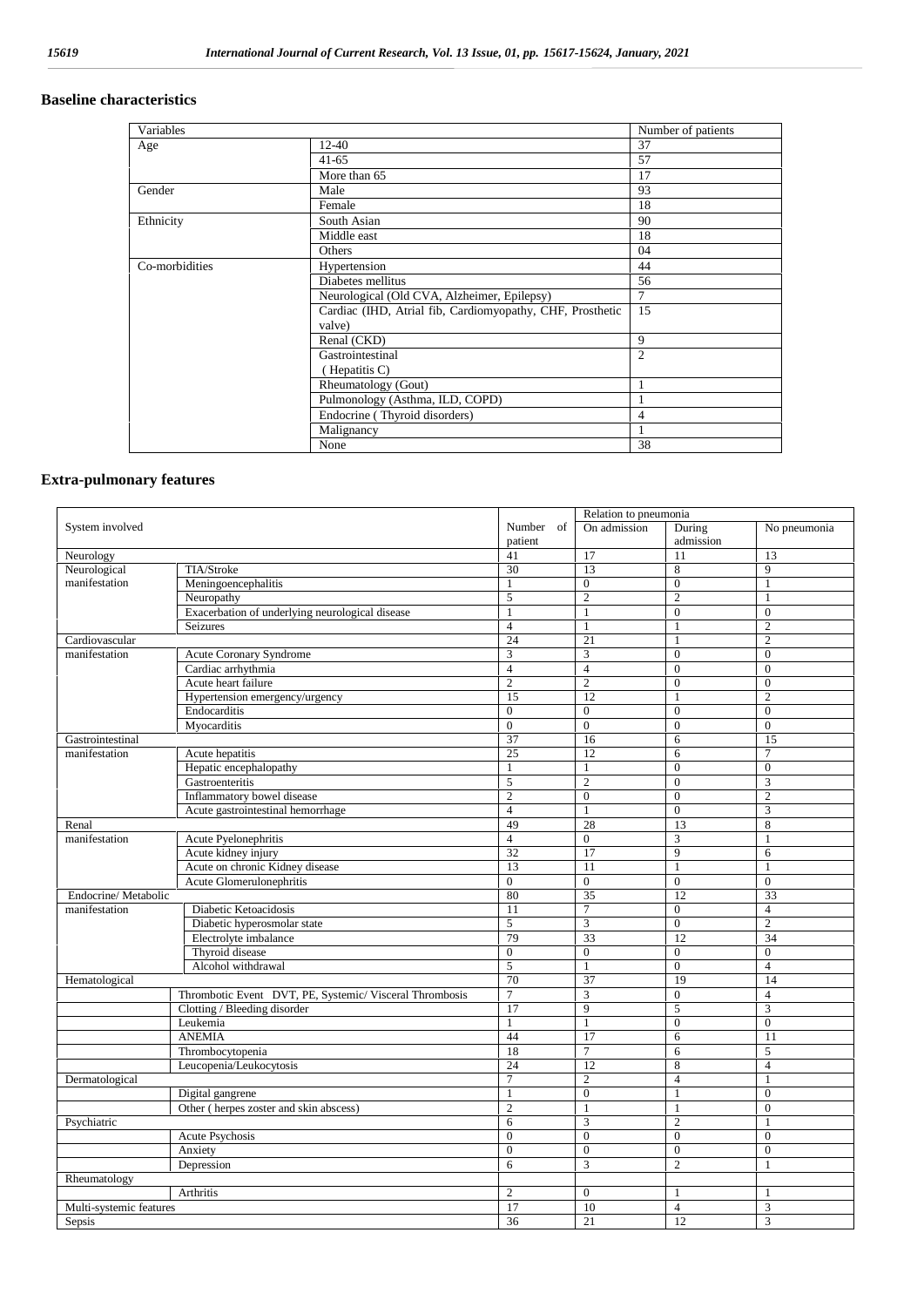| Extra-pulmonary         | Hospital course           |                |                | Outcome                       |       |                |
|-------------------------|---------------------------|----------------|----------------|-------------------------------|-------|----------------|
| manifestation           | Duration of hospital stay |                |                | Intensive care unit admission | Alive | Died           |
|                         | Less than 7               | $8 - 14$       | More than 14   |                               |       |                |
|                         | days                      | days           | days           |                               |       |                |
| Neurology               | 10                        | 11             | 20             | 12                            | 35/41 | $6/41 - 14.6%$ |
| Cardiovascular          | 4                         | 10             | 10             | 9                             | 18/24 | $6/24 - 25%$   |
| Gastrointestinal        | 8                         | 14             | 15             | 13                            | 28/37 | $9/37 - 24.3%$ |
| Renal                   | 16                        | 15             | 18             | 19                            | 35/49 | 14/49-28.5%    |
| Endocrine/Metabolic     | 25                        | 28             | 27             | 23                            | 67/80 | 13/80-16%      |
| Hematological           | 23                        | 21             | 26             | 23                            | 58/70 | 12/70-17%      |
| Dermatological          |                           | 2              | 4              | $\overline{0}$                | 7/7   | $0/7 - 0\%$    |
| Psychiatric             | 2                         | $\overline{2}$ | $\overline{2}$ |                               | 6/6   | $0/6 - 0\%$    |
| Rheumatology            | $\theta$                  |                |                | $\Omega$                      | 2/2   | $0/2 - 0\%$    |
| Multi-systemic features | 5                         | 5              | 7              | 10                            | 11/17 | $6/17 - 35%$   |
| Sepsis                  | 6                         | 12             | 18             | 22                            | 24/36 | 12/36-33%      |

Outcome and hospital course

73 patients (65.7%) had multiple comorbidities with Diabetes present in 56 patients (50%), Hypertension in 44 (39.6%) and Cardiac comorbidities were present in 15 patients (13.5%), whereas 38 patients (34.2%) did not have any comorbidities.

**Gastrointestinal presentation:** In our study, 37 of the patients (33%) admitted with COVID 19 infectionprimarilyhad gastrointestinal presentation. The gastrointestinal manifestations of COVID 19 infected patients in our study were acute hepatitis/ jaundice (25 patients), gastroenteritis (5 patients), hepatic encephalopathy (one patient), and acute gastrointestinal hemorrhage (4 patients), in two of these it occurred due to ulcerative colitis. As per Table 2 in our study, out of the 37 COVID-19 patients COVID who presented with gastrointestinal manifestations, 16 patients (43.2 %) had pneumonia at the time of admission, whereas 6 patients (16.2 %) developed pneumonia during admission and 15 (40.5 %) did not have any respiratory involvement. As per table 3 of our study, out of these 37 patients, 9 patients (24.3 %) died and 28 patients (75.6 %) were discharged alive. SAR COV-2 virus targets the gastrointestinal cells by attaching on the angiotensin converting enzyme-2 receptor which is expressed in a high concentration in the gastrointestinal tract. Studies done in China, have indicated an oro-fecal mode of transmission, as they have shown that the viral RNA was detected in the feces in about one half of the patients infected with this virus (23) and in about a quarter of the cases the stool sample tested positive even when the respiratory samples were negative (24). Other studies also done in China have reported few cases in which patients infected with COVID 19 presented with only gastrointestinal symptoms and did not have any respiratory involvement (25). Deranged liver enzymes and jaundice in COVID 19 infected patients could be due to direct infection by SAR COV 2 virus itself or drug induced liver damage.

**Neurologic manifestation:** We had 41 patients (36.9%) with COVID 19 infection who had neurological presentation. Out of these30 patients (73.1%)had TIA/ Stroke, critical illness neuropathy was present in 5 (12.1%) of the patients and 5 (12.1%) presented with exacerbation of the underlying neurological problem mainly seizures leading to status epilepticus. We had one patient who was admitted with meningitis who had COVID 19 infection also, but later it was confirmed to be TB meningitis. As per Table 2 in our study, out of the 41 COVID patients who presented with neurological manifestations, 17 (41.4%) had pneumonia at

the time of admission, 13 (31.7%) did not have pneumonia, whereas 11 (26.8%) developed pneumonia during admission. As per Table 3 in our study, 20 out of the 41 patients (48.7%) had average duration of stay of more than 2 weeks with 12 (29.2%) patients needing Intensive care and 35 (85.3%) patients were discharged alive whereas 6 patients (14.6%) died in the hospital. Angiotensin-2 plays an important role in the cerebral autoregulation and the blood flow.A study on intracerebral hemorrhage in SARS COV 2 infected patients has shown that abnormal rise in the cerebral blood pressure that leads to intracerebral hemorrhage in these patients could be due to the dysfunction in the renin angiotensin system caused by this virus (26). In a study done by Desforges M., 19 infected patients presenting with meningoencephalitis had fever, abnormal behavior, abnormal movements, seizures and focal neurologic deficits and CSF analysis in these patients also showed the presence of SARS COV 2 virus (27). The virus can also enter through the cribriform plate leading to hyposmia and anosmia (28).

**Renal manifestation:** In our study 49 patients (44%) had renal manifestation. Out of these Acute kidney injury was present in 32 patients (65%), acute on chronic kidney disease was present in 13 (26.5%) and acute pyelonephritis was present in 4 patients (8%). As per Table 2 in our study, 28 of these patients (57%) had pneumonia on admission, 13 (26.5%) developed pneumonia during admission, whereas 8 (16%) did not have pneumonia. As per Table 3 in our study, 16 of these patients (32.6%) had hospital stay for upto one week, 15 ( 30.6%) had hospital stay between 1-2 weeks and 18 of these patients ( 28%) had hospital stay of more than two weeks. 19 of these patients ( 38.7%) needed Intensive care. 35 (71.4%) patients were discharged alive and 14 patients (28.5%) died in the hospital. In a study done in China by Cheng et al, it was found that Acute kidney injury was associated with increased mortality (29). Direct cytotoxic damage leading to renal failure has been seen as the second fatal complication after respiratory failure in SARS COV-2 infection (30) and dysfunction of the renin angiotensin system are the potential pathogenic mechanisms by which the SARS COV 2 virus causes renal damage.

**Sepsis:** We had 36 patients (32.1%) who presented with sepsis and out of which 21 patients (58.3%) had pneumonia on admission and 12 patients (33.3%) had developed pneumonia during hospital stay, whereas 3 patients did not have pneumonia. As described further in table (3), 18 patients (50%) had hospital stay more than 2 weeks and 12 patients (33.3%) had hospital stay of 2 weeks and the rest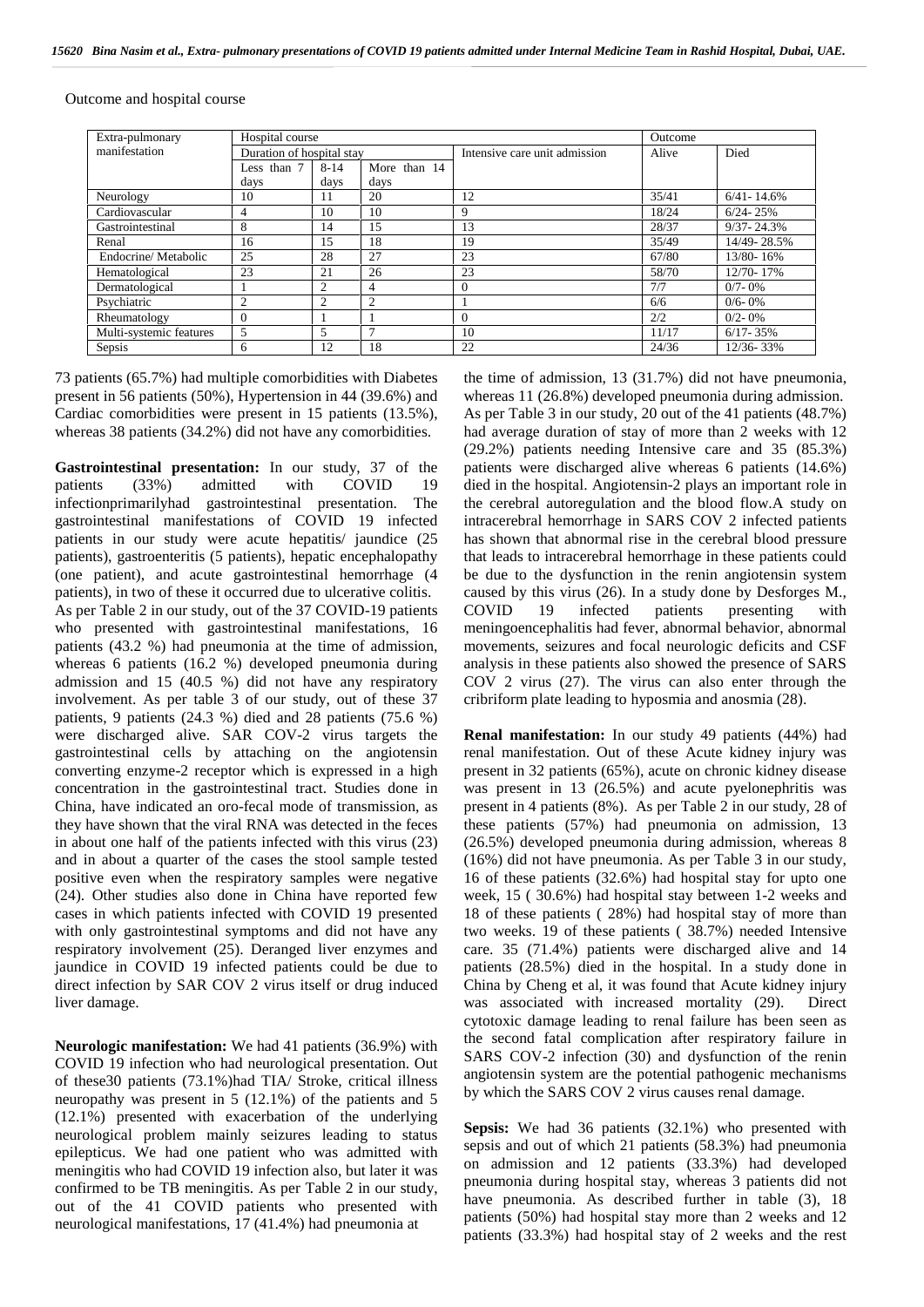had hospital stay of 1 week. More than half of the patients (61.1%) required ICU admission, 24 patients (66.7%) were discharged alive and 12 patients (33.3%) had died. Many patients with severe COVID-19 infection worldwide, were found to common features that were typical for Sepsis. Most deaths in critically ill COVID-19 patients are precipitated by sepsis (31). Interestingly, about 80% of specimen cultures in septic patients from a COVID-19 cohort, had no bacterial or fungal infection which makes viral infection the most likely reason for sepsis. Common features of viral sepsis are intense cytokine release, prolonged inflammation, which results in immunosuppression, T cell exhaustion, with subsequent development of multiple organ damage, and increased susceptibility to secondary bacterial infections. SARS-CoV-2 can induce the cytokine storm in a subgroup of patients producing high levels of inflammatory mediators in COVID- 19 patients, which was associated with severity and death. It is crucial to define these patients with sepsis by close monitoring and early detection (patients with high inflammatory markers, c-reactive protein, ferritin, lymphopenia, high IL-6, etc) for early intervention and introduction of medications which has proven of great efficacy in such cases, for example with dexamethasone, tocilizumab (32).

**Hematological manifestation**: In our study we had 70 patients (63%) who had hematological manifestations with COVID-19 infection. Blood dyscrasias namely anemia was seen in 44 patients (62.8 %) with one patient having autoimmune hemolytic anemia. Leucopenia or leucocytosis was seen in 24 patients (34.2 %), and thrombocytopenia was seen in 18 patients (25.7 %). Around 30 of these patients had bicytopenia or pancytopenia. 17 patients (24.2 %) had deranged coagulation with elevated Prothrombin time (PT) and International Normalized ratio (INR). Seven patients (10.0 %) presented with Acute thromboembolism out of which deep vein thrombosis was found in 3 (4.2 %), Pulmonary Embolism in 2 patients (2.8 %), cerebral venous sinus and jugular vein thrombus was found in one patient, and one patient presented with carotid arterial thrombus leading to large vessel ischemic stroke.

One patient who was admitted with COVID 19 infection was later found to have Chronic Lymphocytic Leukemia on further investigations. As per Table 2 of our study, out of these 70 patients, pneumonia was present in 37 (52.8 %) at the time of admission, 19 patients (27.1 %) developed pneumonia during admission, while 14 patients (20.0 %) did not have pneumonia. As per Table 3 of our study, duration of hospital admission was noticed to be as follow: 23 patients (32.8 %) stayed less than one week, 21 patients (30.0 %) were admitted from one to two weeks and 26 patients (37.1 %) stayed in the hospital for more than two weeks. While most of patients 47 (67%) were managed in general ward, 23 patients (32.8 %) needed intensive care unit admission, half of them (12) died. 58 patients (82.8 %) presented with hematological manifestations were safely discharged. It has been proposed that the underlying mechanism for venous and arterial thromboembolism in COVID 19 infected patients could be due to several factors like excessive inflammation, hypoxia, immobilization and diffuse intravascular coagulation (DIC) (33).

**Cardiac manifestation:** In our study we had 24 patients (21.4%) who were admitted with cardiovascular manifestations of Acute Coronary Syndrome, arrhythmias,

acute heart failure, hypertensive urgency and emergency, and were found to be having COVID 19 infection. As described in Table 2, out of these 21 patients (87.5) had pneumonia on admission and 2 patients (8.3%) developed pneumonia during hospital stay. With further analysis of the above mentioned patients, 3 patients were admitted with ACS, all (100%) had pneumonia on admission, 4 patients had cardiac arrythmias, all of them were found to have pneumonia on admission, 2 patients were admitted with acute heart failure and all of them had pneumonia on admission and 15 patients were admitted with hypertensive urgency/emergency, out of them 12 patients (80%) had pneumonia on admission and one patient (6.6%) developed pneumonia during hospital stay.

As described in table (3), 10 patients (41.6%) stayed for 2 weeks , 10 (41.6%) stayed in the hospital for more than 2 weeks and the rest 4 patients stayed less than 1 week. Out of these patients, 9 patients (37.5%) required ICU admission, 18 patients (75%) were discharged alive and 6 patient (25%) died. Cardiac injury is common among hospitalized COVID- 19 patients, and is associated with a higher risk of morbidity and mortality. In a study Shi S et al found cardiac injury in 19.7% of COVID-19 patients and first demonstrated that cardiac injury was independently associated with an increased risk of mortality in patients with COVID-19. Compared with patients without cardiac injury, patients with cardiac injury presented with more severe acute illness, manifested by abnormal laboratory and radiographic findings, such as higher levels of C-reactive protein, NT proBNP, and creatinine levels, more extensive multiple mottling and ground-glass opacity, and a greater proportion requiring noninvasive or invasive ventilation(34). That was similar to our finding, 21.4% of COVID-19 patients were found to have cardiovascular complications. Most of these patients were having pneumonia on admission and had a complicated hospital course, including ICU admissions and higher mortality rate when compared to patients who did not develop cardiovascular complications. The mortality rate in these COVID 19 patients with cardiovascular involvement is high due to the development of the complications of Acute ST Elevation Myocardial infarction (STEMI) and Non STEMI and acute heart failure, myocarditis and arrhythmias.

**Dermatologic manifestation:** In our study7 patients were found to have dermatological manifestations with COVID 19 infection. Out of these 4 patients (57.1%) presented with widespread cutaneous small vessel vasculitis and were found to have COVID 19 infection subsequently,and 1 (14.2%) patient was admitted with digital gangrene. As per Table 2 of our study, out of these 7 patients, only 2 patients (28.5%) were found to have pneumonia at the time of presentation, whereas 4 patients (57.1%) developed pneumonia during hospitalization and 1 patient (14.2%) did not develop pneumonia. As per Table 3 in our study, 4 of these 7 patients (57.1%) had hospital stay of more than two weeks, 2 (28.5%) had hospital stay of more than one week and only one (14.2%) had hospital stay of less than a week. None of the COVID patients admitted with dermatological manifestations needed intensive care admission and all of them were discharged alive from the hospital with 0% mortality. The pathogenesis for the dermatological manifestations appears to be SARS COV-2 induced direct vascular injury leading to inflammation. Other potential mechanisms behind the pathogenesis of these dermatological manifestations have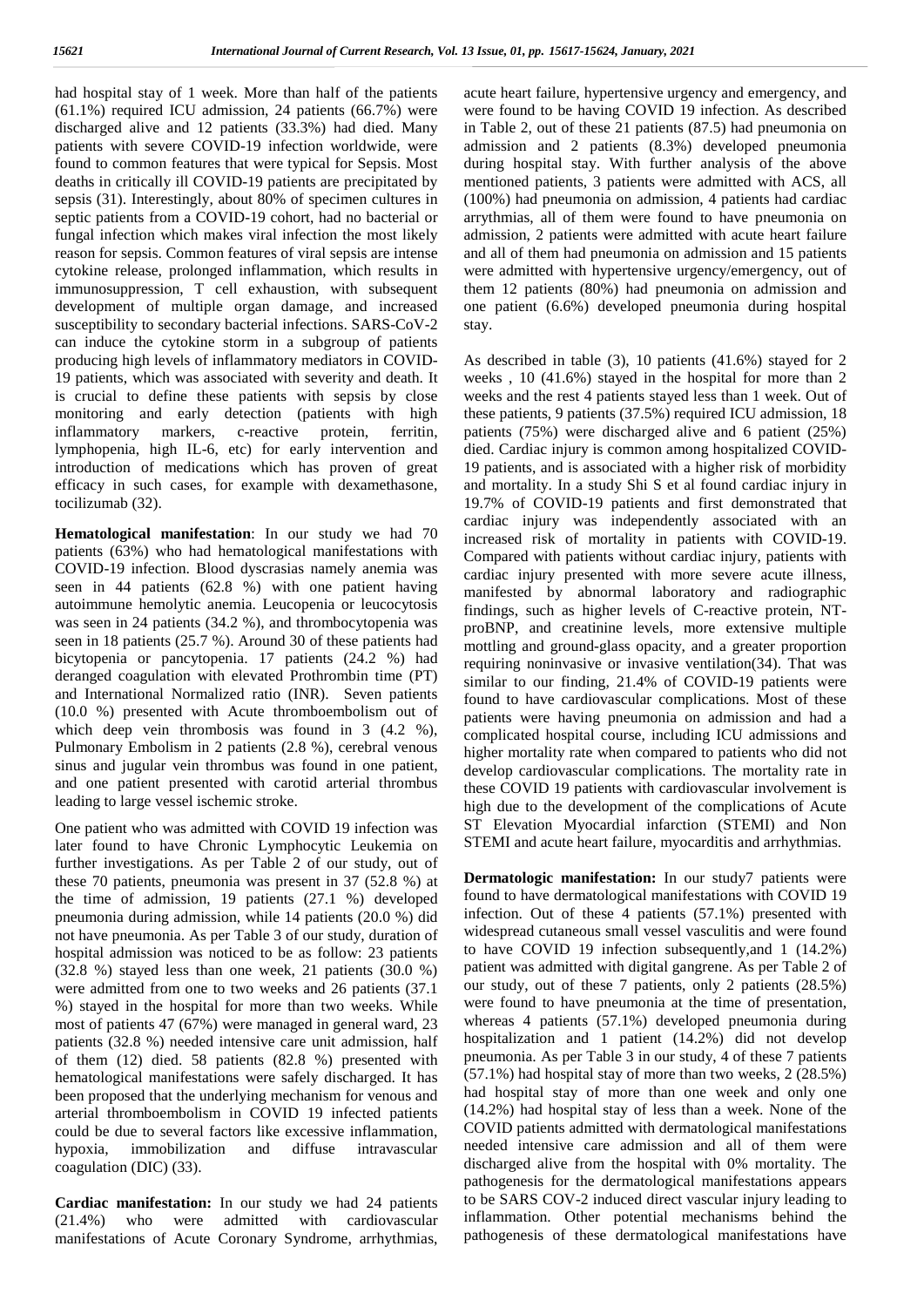been found to be the presence of microthrombi due to hypoxic injury to the vascular endothelial cells in the skin leading to vasculitis, and immune hypersensitivity response leading to cytokine storm (35).

**Rheumatologic land Immunological manifestations:** In our study we had one patient who presented with Septic Arthritis and had COVID-19 infection. Another patient was admitted with autoimmune hemolytic anemia and was diagnosedto have Systemic Lupus Erythematosus and Antiphospholipid Syndrome and Autoimmune thyroiditis. The first patient did not develop pneumonia while the later developed pneumonia after admission, none of them needed intensive unit care and both were discharged home. It has been proposed that as SARS COV-2 causes dysfunction of the immune system therefore it can precipitate autoimmune diseases (36).

**Psychiatric manifestation:** In our study there were 6 patients (5.3%) who were found to have psychiatric manifestation, all of these were found to have features of depression with or without suicidal ideation. As shown in Table 2 of our study, 3 patients (50%) had pneumonia on admission and 2 patients (33.3%) developed pneumonia during hospital admission. As shown in Table 3 of our study, out of these only one patient (16.6%) required ICU admission, and all patients were discharged alive. The pathogenesis of psychiatric symptoms which occur during (COVID-19) pandemic may include biologic and psychosocial factors. COVID-19 can indirectly affect the central nervous system through, probably, the associated inflammatory immune response as well as the medical interventions used. COVID-19 appears to be frequently associated with a neuropsychiatric syndrome in the acute phase of the illness. Deng J et al, assessed the prevalence of depression, anxiety and sleeping disorder in COVID-19 patients and concluded that 45% of COVID -19 patients had experienced depression, 47% of the patient had anxiety and 34% of the patient had sleeping disorders (37). Psychiatric manifestations should be sought thoroughly in COVID 19 infected patients, as they need active management by psychiatry team for better outcome and helps in reducing the morbidity and hospital stay. In our research the number of patients admitted with psychiatric manifestations appears less when compared to other studies because in our studies we focused on the patient who were admitted under medical team because of their active medical problem but we believe that many patients were admitted under infectious/psychiatry team who had COVID 19 infection with underlying psychiatry illness.

**Endocrine manifestation:** In our study, we had 80 patients (72%) with COVID 19 infection who had with COVID 19 infection who had endocrine/metabolic presentation. Out of these 11 patients (13.7%) presented with diabetic ketoacidosis, 5 patients (6.25%) were found to have Hyperosmolar Non ketotic state, and 5 patients (6.25%) presented primarily with alcohol withdrawal. Two patients in our study were found to have hypothyroidism and one of these patients had autoimmune thyroiditis with very high levels of thyroid peroxidase antibodies. 79 patients (98.7%) had electrolyte imbalances including hyponatremia, hypokalemia, metabolic acidosis, hypomagnesemia etc. Many of these patients had electrolyte imbalances in addition to diabetes. As described in table 2, with further analysis of these patients, it was found that of

the 11 patients who presented with DKA, 7 patients (63.6%) were found to have pneumonia on admission, while 3 of the 5 patients who presented with HONK, had pneumonia on admission. The rest of the above mentioned patient (admitted with DKA and HONK) did not havepneumonia.

Of the 79 patients who had electrolyte imbalance, 33 patients (41.7%) had pneumonia on admission and 12 patients (15.1%) had developed pneumonia after admission. Out of the 5 patients who were admitted with alcohol withdrawal, 1 patient (20%) had pneumonia on admission. As described in table 3, 23 patients (28.7%) with endocrine/metabolic presentation, required ICU admission and 63 patients (83.7%) were discharged alive and 13 patients (16.3%) died. Recent published studies have reported that patients with diabetes exhibithigher mortality and had a worse prognosis when comparedto patients without diabetes (38). Acute hyperglycemic crises, including; diabetic ketoacidosis (DKA) and hyperosmolar hyperglycemic state (HHS), are the serious acute metabolic complications of diabetes, and might be precipitated by COVID-19 infection (39). Thus, intensive monitoring and aggressive supportive care are mandatory for the poorly controlled diabetic patients with COVID-19 infection. Studies on electrolytes abnormalities in COVID-19 patients, showed higher prevalence of hyponatremia, hypokalemia and hypocalcemia. A pooled analysis included five studies, with a total sample size of 1415 COVID-19 patients,was performed to estimate the weighted mean difference (WMD) with 95% confidence interval for each electrolyte (sodium, potassium, chloride and calcium) in laboratory-confirmed COVID-19 patients with or without (i.e. versus) severe disease.

It has been found that COVID-19 severity is associated with lower serum concentrations of sodium, potassium and calcium (40). This was similar to our study as hyponatremia was the most common electrolyte imbalance seen followed by hypokalemia. So we recommend to monitor the electrolytes on admission and during hospital stay to prevent any further complications. In our study, 5 patients (6.25%) presented primarily with alcohol withdrawal. During the COVID-19 pandemic in order to control the spread of the disease with subsequent lockdown, alcohol consumption was greatly affected. A population survey of 1555 active drinkers in the UK identified that 21% increased alcohol consumption during the lockdown, while 35% reduced their alcohol intake. Lockdown poses a major risk of increasing alcohol intake in people with alcohol use disorders and chance of relapse for those who were previously abstinent. Support from alcohol liaison services might prevent relapse during lockdown.

### **Conclusion**

Our study shows that a considerable number of COVID patients presented with extra-pulmonary manifestations like ischemic and hemorrhagic), diarrhea, thromboembolism, Acute coronary syndrome, acute heart failure, hypertensive emergency and urgency, sepsis with acute kidney injury, hemolytic anemia secondary to precipitation of autoimmune diseases, widespread cutaneous rash, electrolyte imbalance (hyponatremia, hypokalemia) and in these patients pulmonary involvement was discovered radiologically, therefore in the light of the widespread COVID 19 pandemic it is important for the physicians to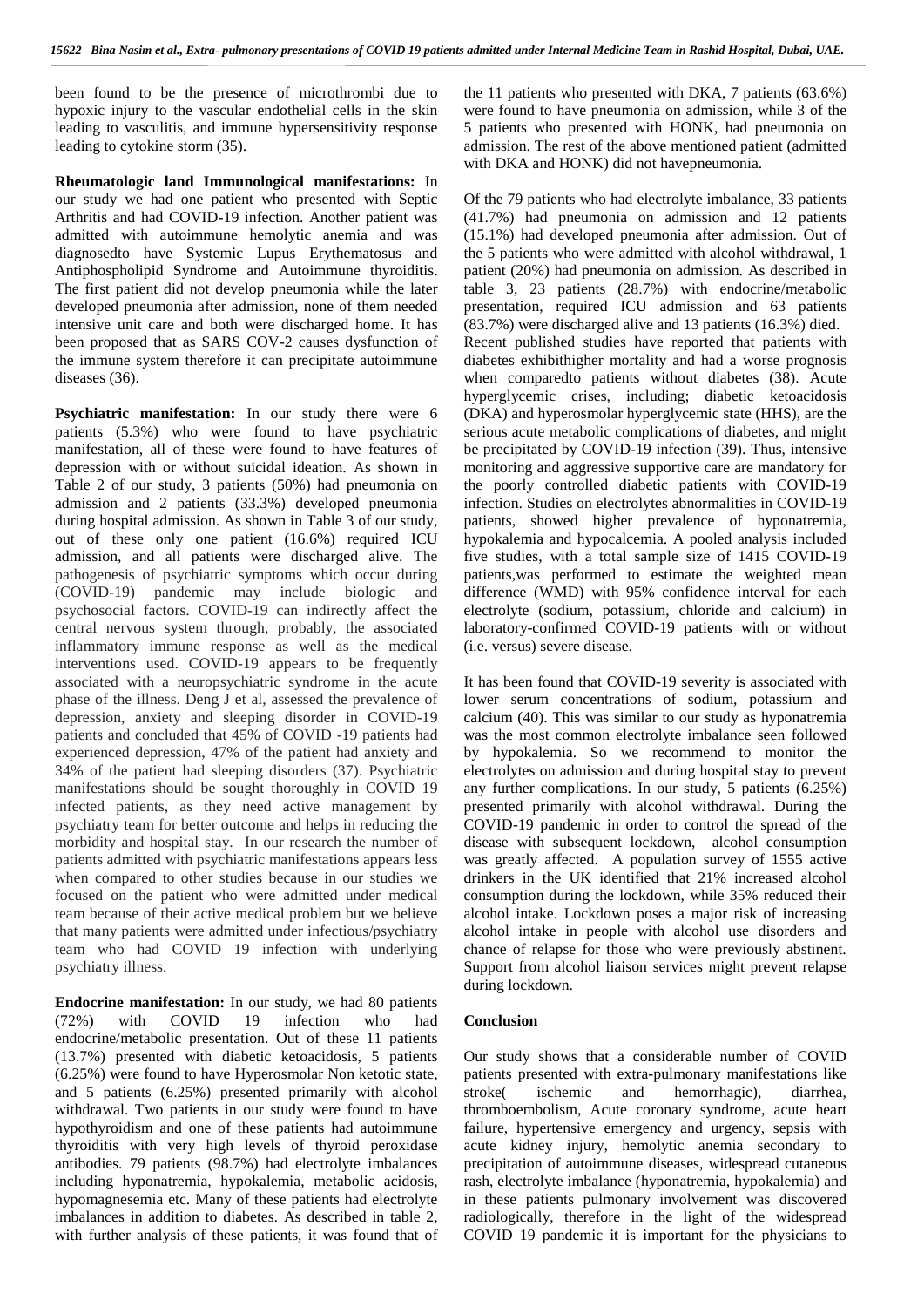recognize these atypical presentations in order to avoid any potential hazard of exposure of the clinicians and avoid any delay in the treatment of this infection.

**Conflict of Interest statement:** None.

**Funding statement**: No funding was done for the study.

## **Abbreviations**

Severe Acute Respiratory Syndrome- SARS COV-1

Middle Eastern Respiratory Syndrome Corona virus- MERS COV

Severe Acute Respiratory Syndrome- SAR COV-2

Diffuse intravascular coagulation- DIC.

Intensive care unit- ICU.

Prothrombin time and International Normalized ratio- PT & INR.

Acute Coronary Syndrom- ACS.

Acute ST Elevation Myocardial infarction (STEMI)

Diabetic ketoacidosis- DKA.

Hyperosmolar Non ketotic state- HONK.

Hyperglycemic Hyperosmolar State- HHS.

## **REFERENCES**

- 1. Pan L, Mu M, Yang P, Sun Y, Yan J, Li P, et al. Clinical characteristics of COVID-19 patients with digestive symptoms in Hubei, China: a descriptive, cross-sectional, multicenter study. :25.
- 2. Han C., Duan C., Zhang S. Digestive symptoms in COVID-19 patients with mild disease severity: clinical presentation, stool viral RNA testing, and outcomes. American J Gastro. 2020 (Epub ahead of print) (PMC free article) (PubMed) (Google Scholar)
- 3. Wu P, Duan F, Luo C, Liu Q, Qu X, Liang L, et al. Characteristics of Ocular Findings of Patients With Coronavirus Disease 2019 (COVID-19) in Hubei Province, China. JAMA Ophthalmol (Internet). 2020 Mar 31 (cited 2020 Apr 5); Available from: https:// www.ncbi.nlm.nih.gov/pmc/articles/PMC7110919/
- 4. Li Z., Wu M., Yao J. Caution on kidney dysfunctions of COVID-19 patients. medRxiv. 2020 doi: 10.1101/2020.02.08.20021212. (Cross Ref) (Google Scholar)
- 5. Zulfiqar A.A., Lorenzo-Villalba N.L., Hassler P., Andrès E. Immune thrombocytopenic purpura in a patient with Covid-19. N Engl J Med. 2020 Apr 30;382(18) (PMC free article) (PubMed) (Google Scholar)
- 6. Clerkin Kevin J., Fried Justin A., Raikhelkar Jayant, Sayer Gabriel, Griffin Jan M., MasoumiAmirali, et al. Coronavirus Disease 2019 (COVID-19) and Cardiovascular Disease. Circulation (Internet). (cited 2020 Apr 5);0(0). Available from: https://www.ahajournals.org/doi/abs/10.1161/CIRCULA TIONAHA.120.046941
- 7. Poyiadji N, Shahin G, Noujaim D, Stone M, Patel S, Griffith B. COVID-19–associated Acute Hemorrhagic Necrotizing Encephalopathy: CT and MRI Features. Radiology. 2020 Mar 31;201187.
- 8. Mao L, Wang M, Chen S, He Q, Chang J, Hong C, et al. Neurological Manifestations of Hospitalized Patients with COVID-19 in Wuhan, China: a retrospective case series study. medRxiv. 2020 Feb 25;2020.02.22.20026500.
- 9. Recalcati S. Cutaneous manifestations in COVID-19: a first perspective. J Eur Acad Dermatol Venereol. 2020 Mar 26. doi: 10.1111/jdv.16387.
- 10. Zhang Y, Cao W, Xiao M, Li YJ, Yang Y, Zhao J, Zhou X, Jiang W, Zhao YQ, Zhang SY, Li TS. (Clinical and coagulation characteristics of 7 patients with critical COVID-2019 pneumonia and acro-ischemia). Zhonghua Xue Ye Xue Za Zhi. 2020 Mar 28;41(0):E006. doi: 10.3760/cma.j.issn.0253-2727.2020.0006.
- 11. Manalo IF, Smith MK, Cheeley J, Jacobs R. A dermatologic manifestation of COVID-19: Transient livedo reticularis. *J Am Acad Dermatol* 2020.
- 12. Xie Y, Wang X, Yang P, et al. COVID-19 Complicated by Acute Pulmonary Embolism. Images in Cardiothoracic Imaging 2020.
- 13. Danzi GB, Loffi M, Galeazzi G, Gherbesi E. Acute pulmonary embolism and COVID-19 pneumonia: a random association? Eur Heart J 2020; 41:1858.
- 14. Mao L, Jin H, Wang M, et al. Neurologic Manifestations of Hospitalized Patients With Coronavirus Disease 2019 in Wuhan, China. JAMA Neurol 2020.
- 15. Klok FA, Kruip MJHA, van der Meer NJM, et al. Incidence of thrombotic complications in critically ill ICU patients with COVID-19. Thromb Res 2020; 191:145.
- 16. Oxley TJ, Mocco J, Majidi S, et al. Large-Vessel Stroke as a Presenting Feature of Covid-19 in the Young. N Engl J Med 2020; 382:e60.
- 17. EXPRESS: COVID-19 and Acute Ischemic Stroke- A Case Series from Dubai, UAE .Maria Khan, Rasha H M Ibrahim, Shaista Anwer Siddiqi, Youssry Salah Shafiq Kerolos, Muhammad Majid Al-Kaylani, Suhail Abdulla Mohammad Alrukn, Derk W Krieger. International journal of stroke. First Published June 11, 2020 Research Article. https://doi.org/10.1177/1747493020938285
- 18. Prof Ziad A Memish, prof Stanley et al, Middle east respiratory syndrome- LANCET- VOLUME 395, ISSUE 10229.
- 19. Koralnik IJ, Tyler KL. COVID-19: A Global Threat to the Nervous System. Ann Neurol 2020; 88:1.
- 20. Arabi Y.M., Arifi A.A., Balkhy H.H., *et al*.: Clinical course and outcomes of critically ill patients with Middle East respiratory syndrome coronavirus infection. Ann Intern Med 2014; 160: pp. 389-397.
- 21. Extrapulmonary manifestations of COVID-19 | Nature Medicine
- 22. A review of the extrapulmonary manifestations of the 2019 novel coronavirus disease (**COVID-**Paul T. Okediji,<sup>1</sup> MB ChB; Ademola S. Ojo MB ChB;<sup>2</sup>Ayotemide P. Akin-Onitolo,<sup>3</sup> MB BS, MSc PH
- 23. Gu J, Han B, Wang J. COVID-19: Gastrointestinal manifestations and potential fecal-oral transmission. Gastroenterology 2020. (Epub ahead of print March 3, 2020.) (PMC free article) (Pub Med) (Google Scholar)
- 24.Chen L, Lou J, Bai Y, et al. COVID-19 disease with positive fecal and negative pharyngeal and sputum viral tests. Am J Gastroenterol 2020. (Epub ahead of print March 20, 2020.) (PMC free article) (PubMed) (Google Scholar)
- 25.Corley D.A., Peek R.M.: COVID-19: what should clinicians and scientists do and when?.Gastroenterology 2020 View In Article
- 26.COVID-19 and intracerebral haemorrhage: causative or coincidental?A Sharifi-Razavi, N Karimi… - New microbes and new …, 2020 - ncbi.nlm.nih.gov.